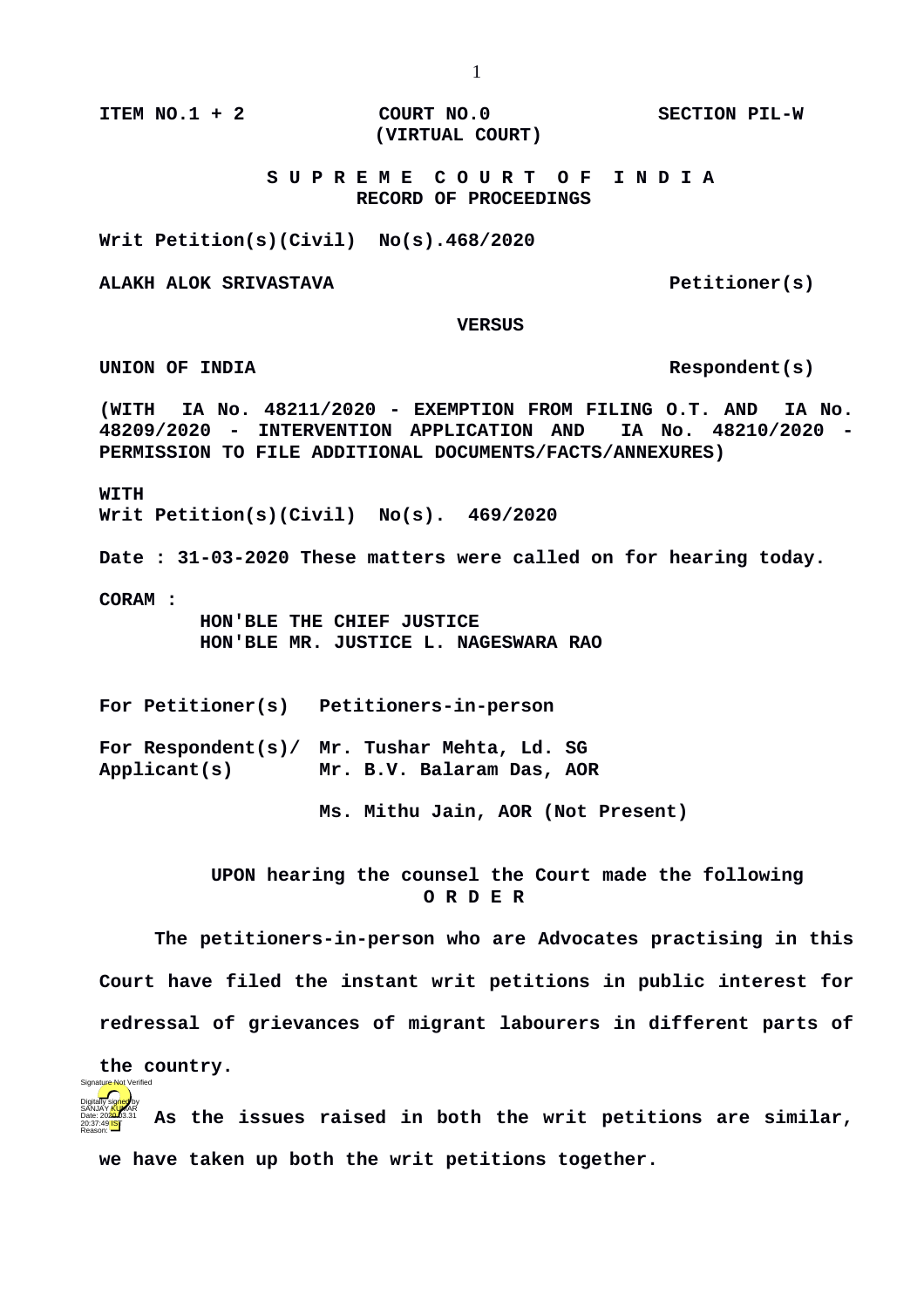**In the above writ petitions, the petitioners have highlighted the plight of thousands of migrant labourers who along with their families were walking hundreds of kilometres from their work place to their villages/towns.** 

**The concern of the Petitioners pertains to the welfare of the migrant labourers. They are seeking a direction to the authorities to shift the migrant labourers to government shelter homes/accommodations and provide them with basic amenities like food, clean drinking water, medicines, etc.** 

**The writ petitions were listed on 30.03.2020 when we directed Mr. Tushar Mehta, learned Solicitor General appearing for the respondent - Union of India, to submit the response of the Union of India. A status report has been filed on behalf of Union of India today.**

**The respondent – Union of India has referred to various steps that were taken to prevent the spread of Corona virus [COVID 19]. Reference is made to the institutional response regarding the management of the spread of the disease scientifically at the highest level. Early steps taken by the Government of India to prevent the spread of Corona Virus have been highlighted in the Status Report. It is mentioned in the Status Report that an expert group has been constituted under Dr. Vinod Paul, Member, NITI Aayog to provide guidance for prevention of the spread of the Virus in the country. Experts from cross sections in the medical field and public health fraternity are members of the said Expert Committee.**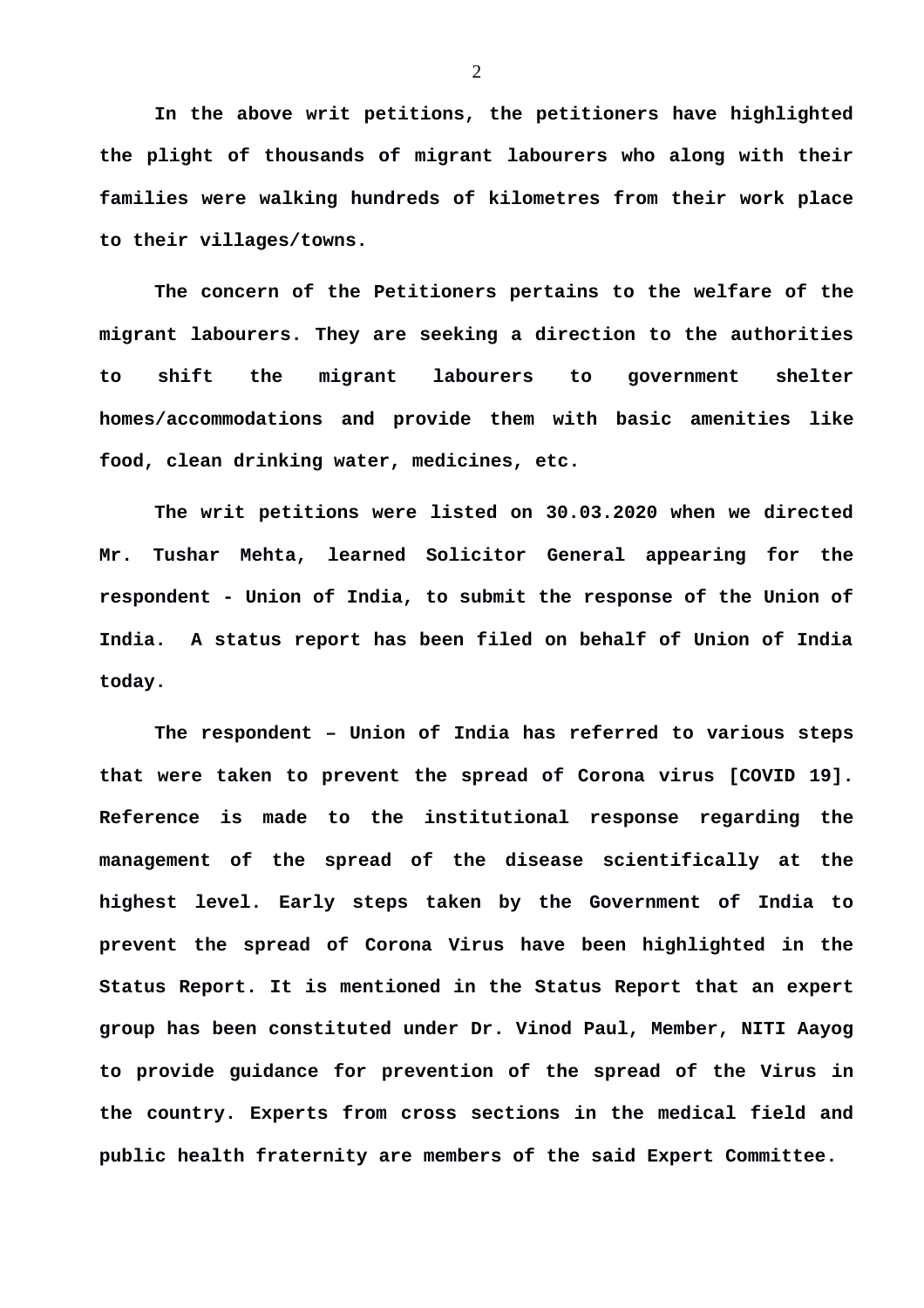**Various other measures taken by the Central Government in dealing with the needs of the lower strata of the society by providing basic amenities viz., food, clean drinking water, medicines, etc. have been dealt with in the status report.**

**Apart from the announcement of the relief package totalling Rs.1.70 lakh crore under Pradhan Mantri Garib Kalyan Yojana, the Status Report refers to other schemes which were formulated to ensure that the persons in need are taken care of.** 

**In the instant writ petitions, we are concerned about the migrant labourers who have started leaving their places of work for their home villages/towns located at distant places. For example, thousands of migrant labourers left Delhi to reach their homes in the States Uttar Pradesh and Bihar, by walking on the highways.** 

**We are informed that the labourers who are unemployed due to lock down were apprehensive about their survival. Panic was created by some fake news that the lock down would last for more than three months.** 

**The initial reaction of the State Governments and the Union Territories was to transport migrant labourers from their borders to their villages. Later, on 29.03.2020 the Ministry of Home Affairs has issued a Circular prohibiting movement as transportation of migrant labourers in overcrowded buses would cause more damage than help to the migrant labourers. The very idea of lock down was to ensure that the virus would not spread. It was felt that transportation of migrant labourers would aggravate the problem of spread of the Virus. In such view, the movement of**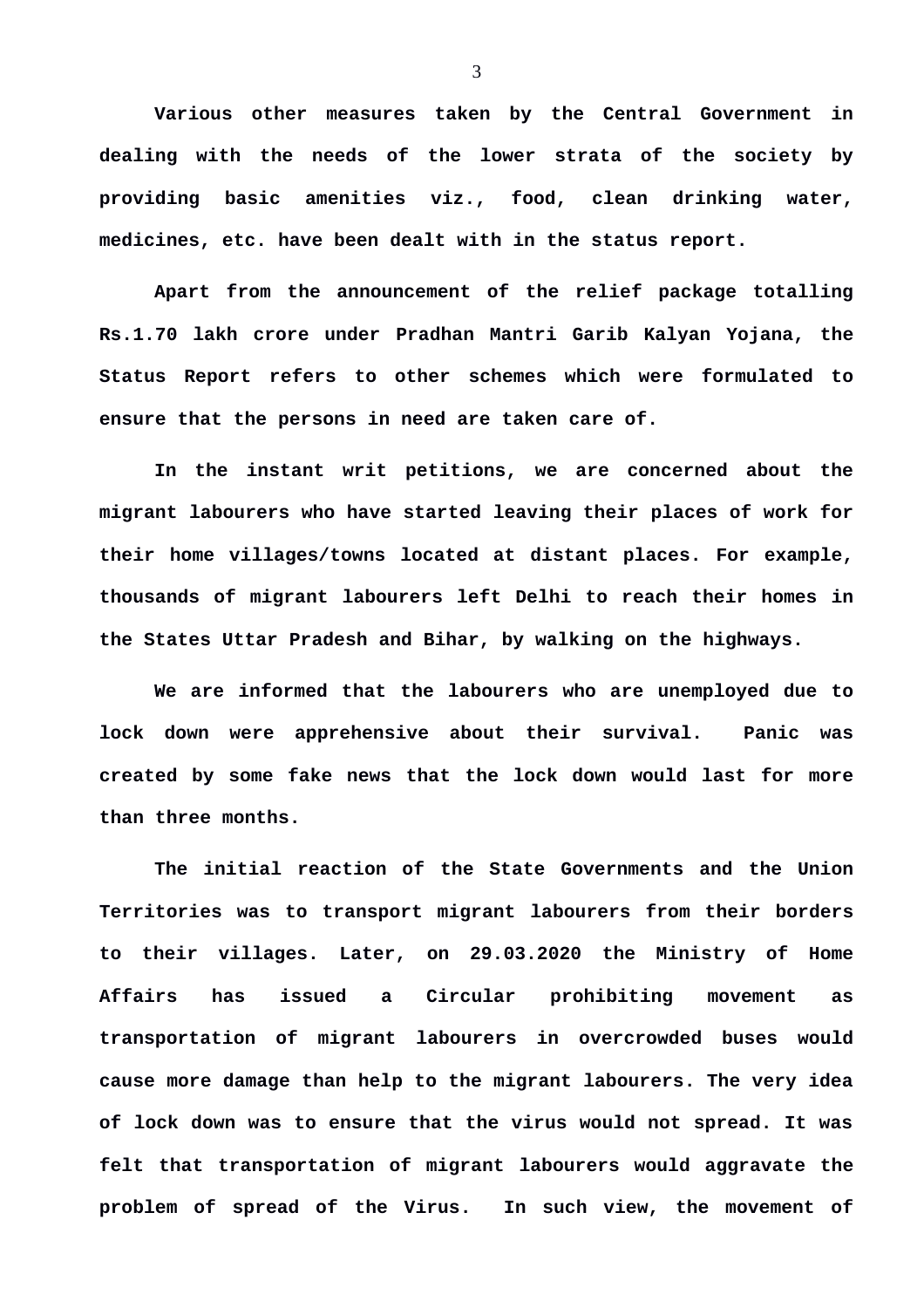**migrant labourers was prohibited and a direction was given to the State Governments to stop the migrant labourers wherever they were and shift them to nearby shelter homes/relief camps. A further direction was issued to the District Collectors/Magistrates to ensure that medical tests were done and the migrant labourers be provided with basic amenities like food, clean drinking water, medicines, etc. in the shelter homes.**

**During the course of hearing, the Solicitor General of India made a statement that the information received by the Control Room today at 2.30 A.M. showed that 21,064 relief camps have been set up by various State Governments/Union Territories where the migrant labourers have been shifted and they are being provided with basic amenities like food, medicines, drinking water, etc. According to the Status Report, 6,66,291 persons have been provided shelters and 22,88,279 persons have been provided food.** 

**The Solicitor General of India made a statement on instructions that at 11 A.M. today, there is no person walking on the roads in an attempt to reach his/her home towns/villages. Advisories issued by the Ministry of Home Affairs on 27.03.2020 and 28.03.2020 have also been mentioned in the Status Report, according to which a direction was given by the Ministry of Home Affairs, to the State Governments/Union Territories to provide adequate facilities for migrant labourers.** 

**The National Disaster Management Authority has also issued an advisory on 28.03.2020 suggesting various measures to be taken by the State and District Emergency Operation Centres. One of the**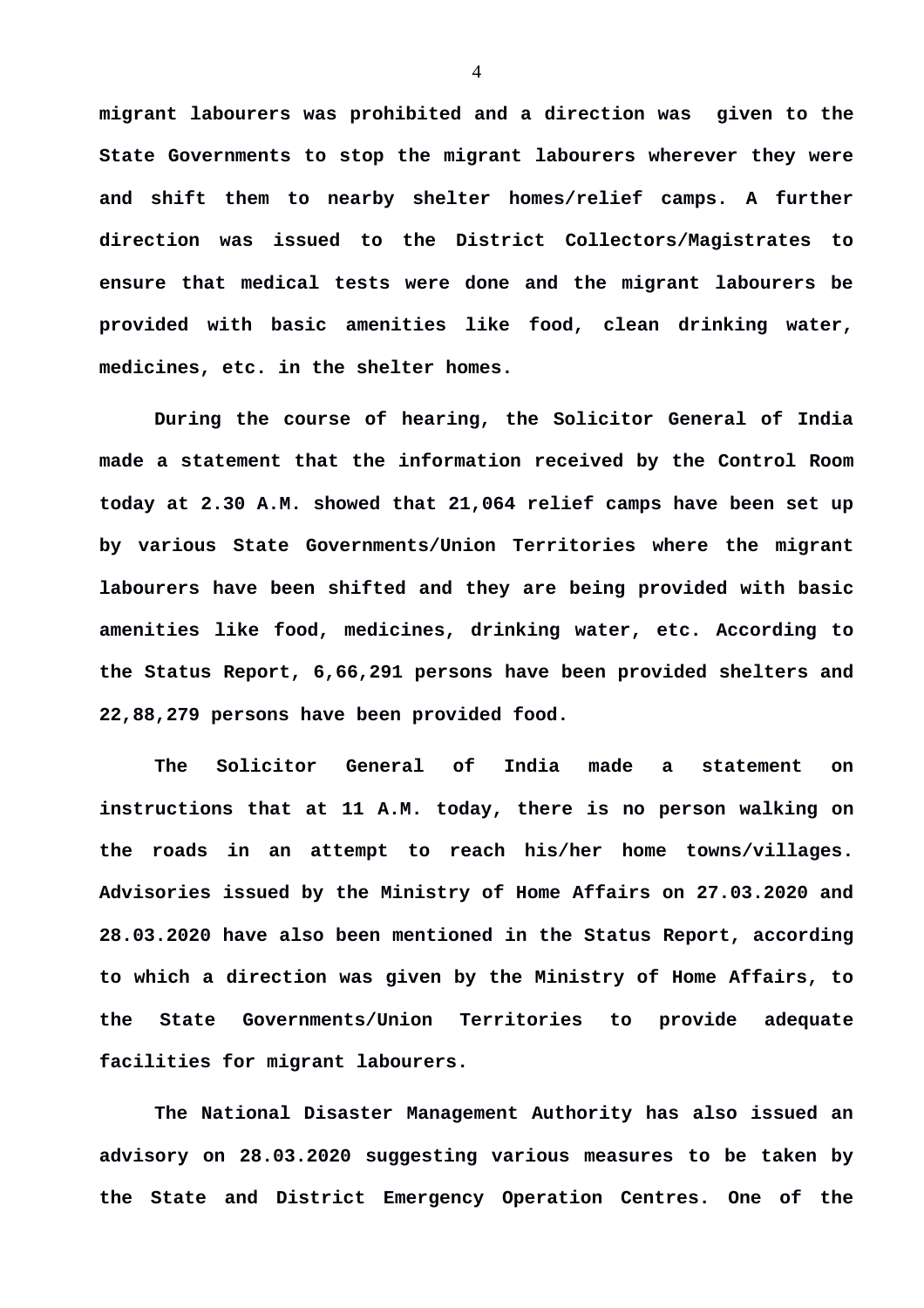**issues highlighted in the said advisory is that the police and the other administrative authorities have to adopt a humane approach in dealing with migrant workers and stranded tourists.**

**The Solicitor General of India has also referred to the Status Report to make a submission that the exodus of migrant labourers was triggered due to panic created by some fake/misleading news and social media.** 

**The Status Report refers to an advisory given by the Government of India on 24.03.2020 to the authorities to effectively deal with rumour mongering.** 

**While informing this Court about the steps taken by the Government of India to ensure that the migrant labourers are being shifted to nearby shelters/relief camps from place they were found to be walking and basic amenities being provided to them, the Union of India has sought a direction from this Court to the State Governments and the Union Territories to implement the directions issued by the Central Government. A further direction was sought to prevent fake and inaccurate reporting whether intended or not, either by electronic print or social medial which will cause panic in the society.** 

**Having considered the submissions made by the petitioners-inperson and the learned Solicitor General of India and upon perusal of the Status Report filed on behalf of the respondent – Union of India, we are satisfied with the steps taken by the Union of India for preventing the spread of Corona Virus [COVID 19] at this stage.**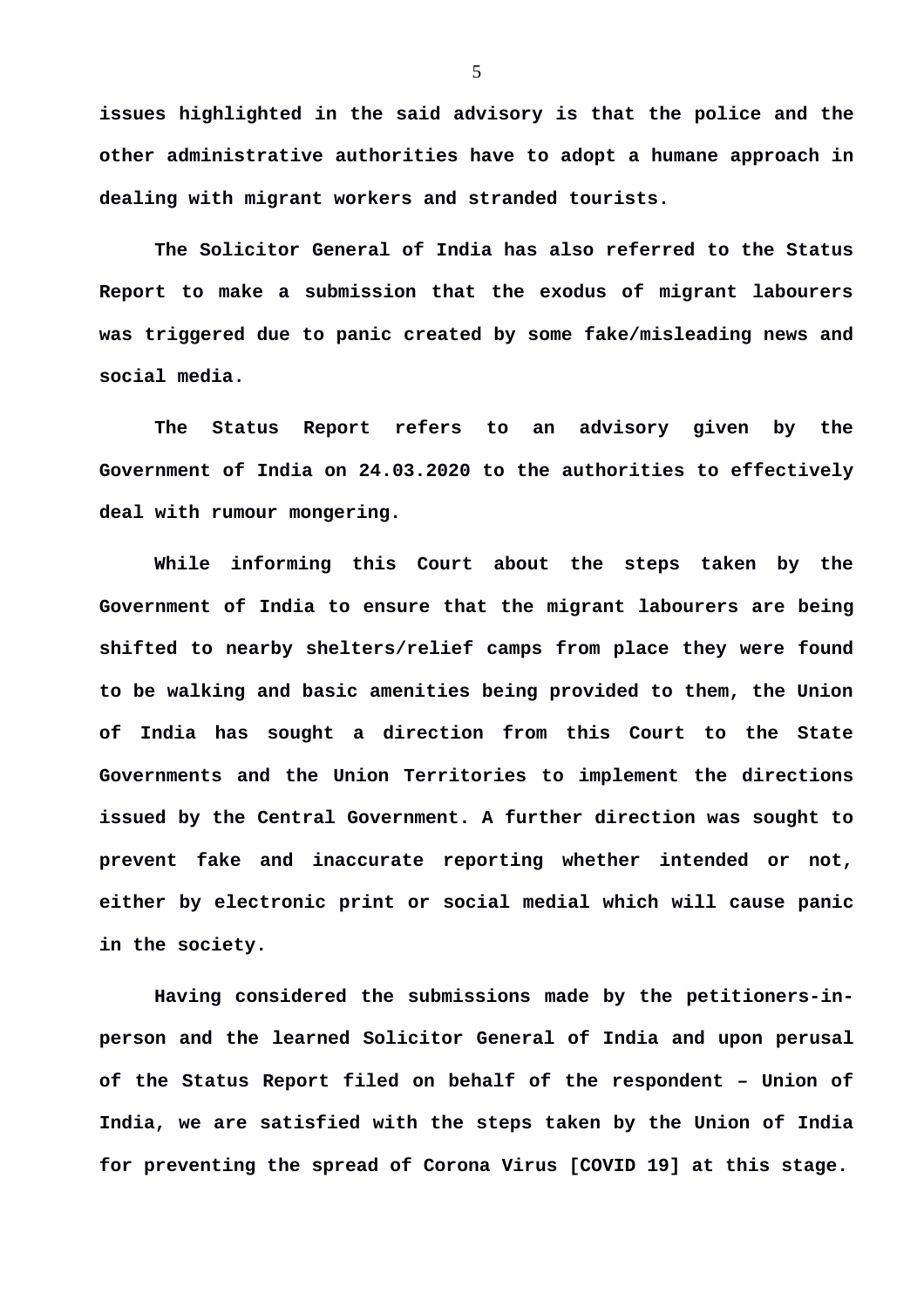**As stated above, we are concerned in these writ petitions mainly with the welfare of the migrant labourers. The circular issued by the Ministry of Home Affairs on 29.03.2020 has been implemented by the various State Governments/Union Territories. The mass migration has stopped according to Union of India. All the migrant labourers who were on the road have been shifted to relief camps/shelter homes which are set up at various points in each State/Union Territory. The directions issued by the Union of India and the State Governments/Union Territories to provide all basic amenities like food, drinking water, medicines, etc. to the migrants are being complied with by the concerned District Collectors/Magistrates.** 

**Dr Tedros Adhanom Ghebreyesus, Director General, World Health Organisation (WHO), recently stated as under:** 

> *"We are not just fighting an epidemic; we are fighting an infodemic. Fake news spreads faster and more easily than this virus, and is just as dangerous."*

**The migration of large number of labourers working in the cities was triggered by panic created by fake news that the lock down would continue for more than three months. Such panic driven migration has caused untold suffering to those who believed and acted on such news. In fact, some have lost their lives in the**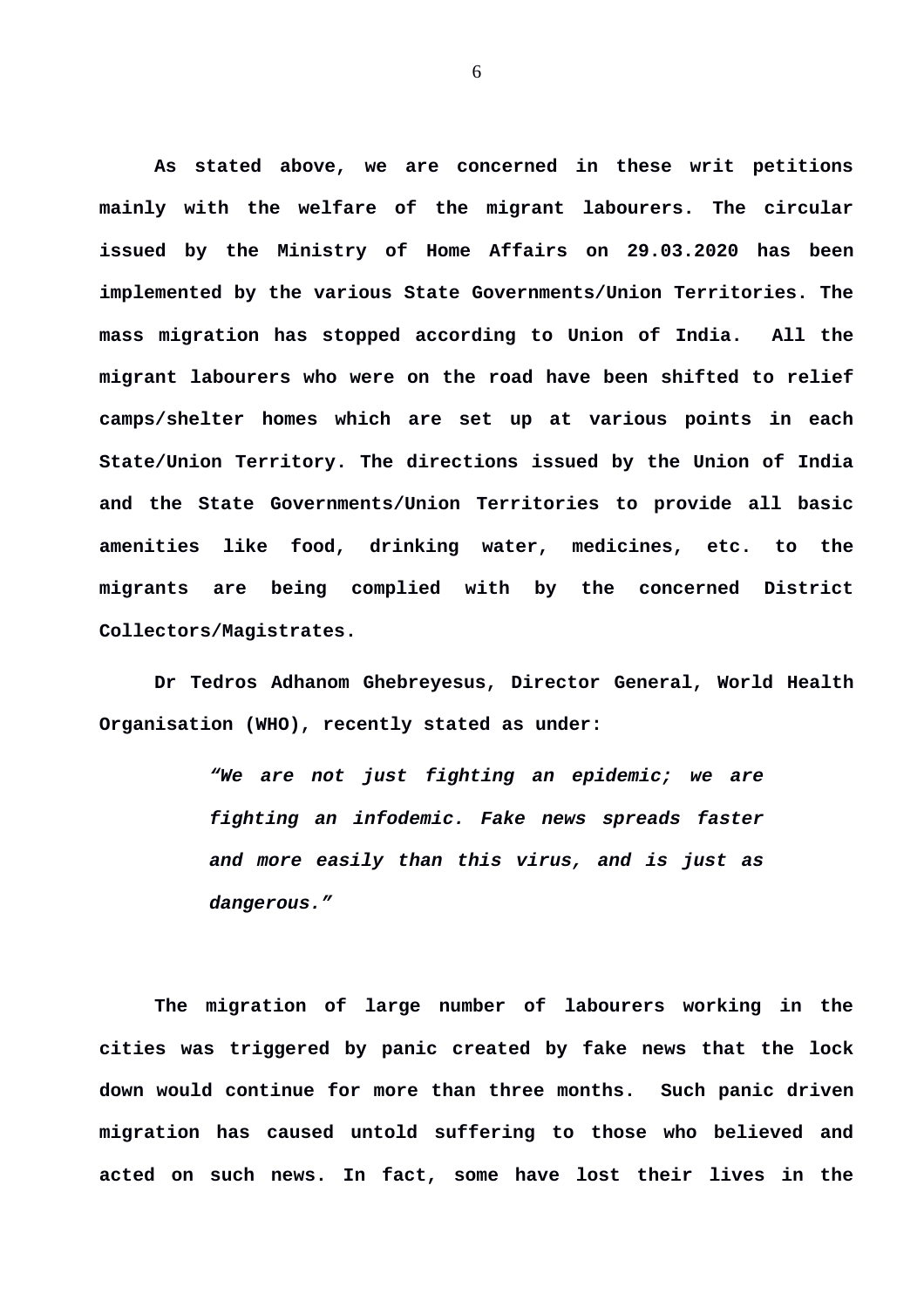**process. It is therefore not possible for us to overlook this menace of fake news either by electronic, print or social media.** 

**Section 54 of the Disaster Management Act, 2005 provides for punishment to a person who makes or circulates a false alarm or warning as to disaster or its severity or magnitude, leading to panic. Such person shall be punished with imprisonment which may extend to one year or with fine.** 

**Disobedience to an order promulgated by a public servant would result in punishment under section 188 of the Indian Penal Code. An advisory which is in the nature of an order made by the public authority attracts section 188 of the Indian Penal Code.**

**We trust and expect that all concerned viz., State Governments, Public Authorities and Citizens of this country will faithfully comply with the directives, advisories and orders issued by the Union of India in letter and spirit in the interest of public safety.** 

**In particular, we expect the Media (print, electronic or social) to maintain a strong sense of responsibility and ensure that unverified news capable of causing panic is not disseminated. A daily bulletin by the Government of India through all media avenues including social media and forums to clear the doubts of people would be made active within a period of 24 hours as submitted by the Solicitor General of India. We do not intend to interfere with the free discussion about the pandemic, but direct the media refer to and publish the official version about the developments.**